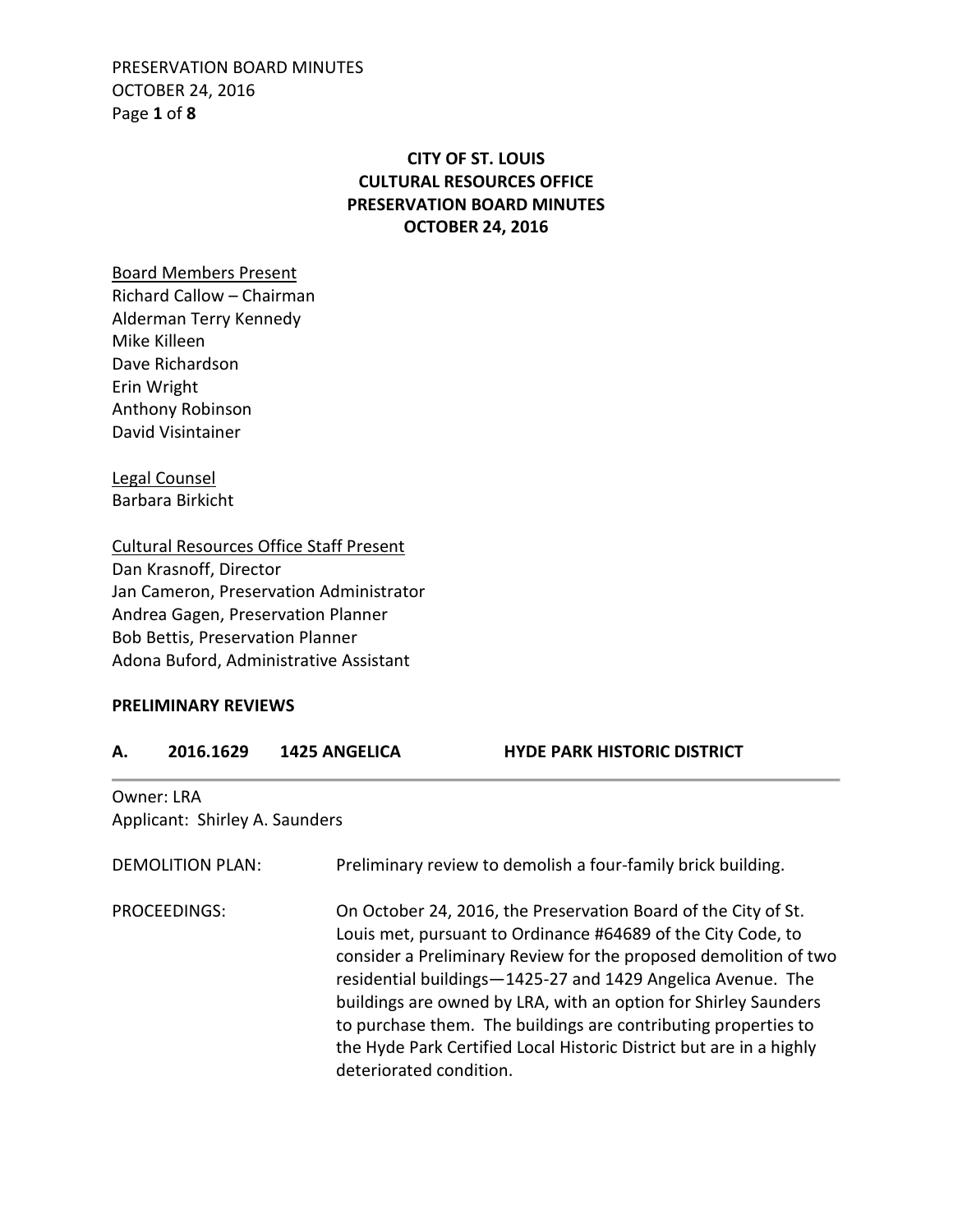## PRESERVATION BOARD MINUTES OCTOBER 24, 2016 Page **2** of **8**

 Board members Richard Callow, Mike Killeen, David Richardson, Anthony Robinson, Erin Wright and David Visintainer were present for the testimony for this agenda item.

 Dan Krasnoff, of the Cultural Resources Office noted that the buildings are contributing to the Hyde Park Certified Local Historic District. Mr. Krasnoff evaluated the criteria in the Preservation Review District (Ordinance #64925) and the portion of the Hyde Park Standards (Ordinance #57848) regarding demolition. His comments focused on the buildings' significance, their condition and their feasibility for redevelopment. He noted unusual circumstances: the buildings' severe deterioration, their impracticality for rehabilitation and the potential that their distressed condition could hinder the continued ability of nearby rental property to attract and retain tenants. He also said that the demolition of deteriorated structures in Hyde Park must be evaluated carefully, with full attention being paid to each case.

 Commissioner Killeen asked Mr. Krasnoff how this demolition would be different from many distressed buildings in the Hyde Park Historic District. Mr. Krasnoff replied that the buildings under consideration were severely deteriorated. He acknowledged that determining the best course of action regarding these buildings is difficult and that staff support for these demolitions does not represent a policy towards future demolitions in Hyde Park.

 Shirley Saunders addressed the Board, stating that she is a longtime property-owner and landlord in Hyde Park. She told the Board that she values the neighborhood's historic structures, but that the condition of the buildings in question were hindering her ability to retain tenants in her rental property located immediately to the north of the buildings subject to demolition. She said she has owned the adjacent property since 1985 and she has seen their continual deterioration. Ms. Saunders said if granted demolition she would create a community garden, but would sell the property to an entity wishing to build new construction if they would compensate her for the cost to demolish the existing structures.

 Based on these preliminary findings, the Cultural Resources Office recommends that the Preservation Board grant the demolition.

FINDINGS OF FACTS: The Preservation Board found that: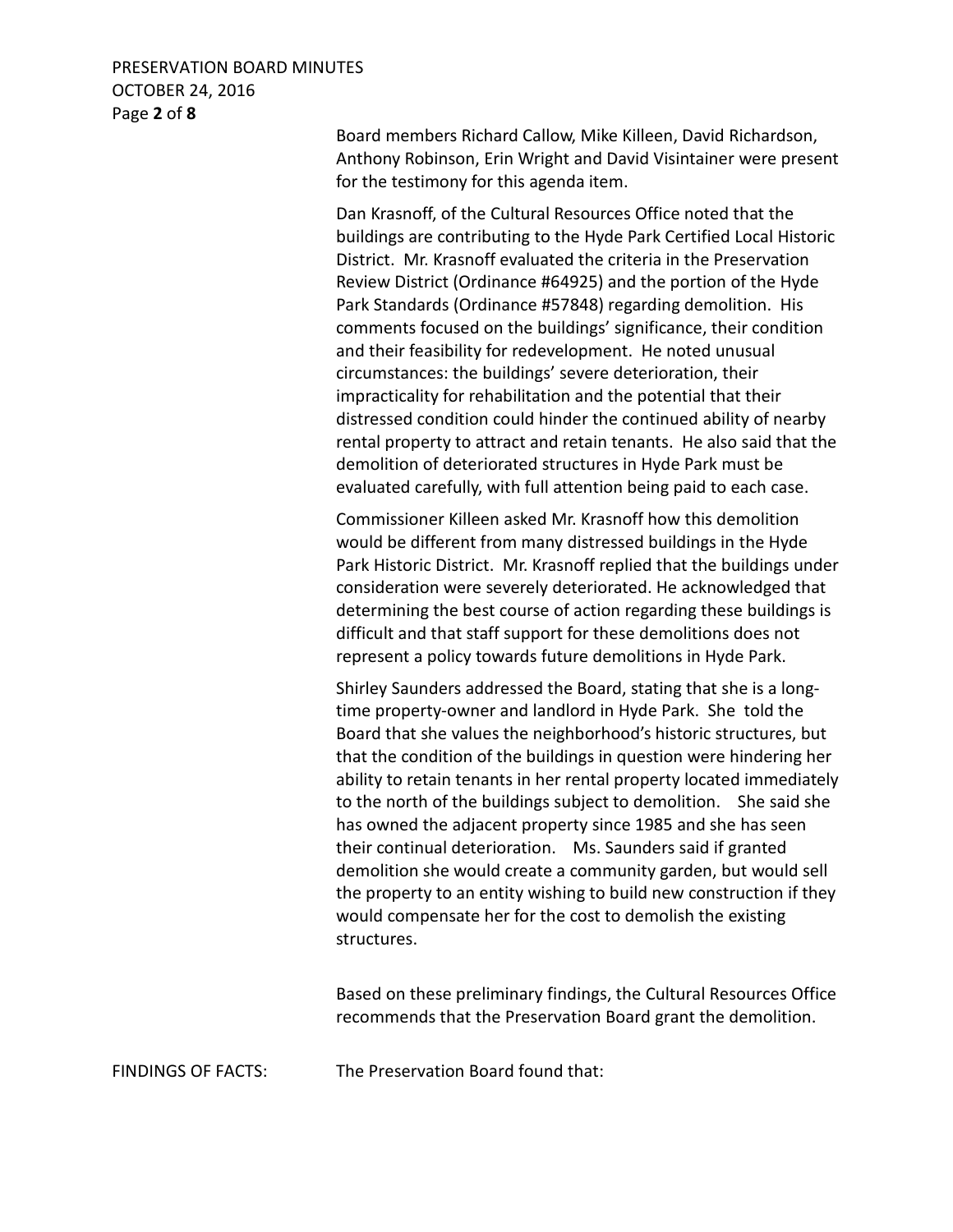|                      | 1425 Angelica is a contributing building to the Hyde Park<br>National Register Historic District;<br>it is a "Merit" building;<br>the house has been condemned by the Building Division;<br>the building is sound, in terms of the Ordinance;<br>the building is severely deteriorated;<br>$\bullet$<br>the proposed immediate reuse is for a community garden;<br>long-term reuse should be for development of new<br>appropriately designed structure(s); and that<br>the building's deterioration and lack of feasibility for<br>$\bullet$<br>rehabilitation justifies approval of its demolition. |
|----------------------|-------------------------------------------------------------------------------------------------------------------------------------------------------------------------------------------------------------------------------------------------------------------------------------------------------------------------------------------------------------------------------------------------------------------------------------------------------------------------------------------------------------------------------------------------------------------------------------------------------|
| <b>BOARD ACTION:</b> | It was the decision of the Preservation Board to grant preliminary<br>approval to the proposal. The motion was made by Alderman<br>Terry Kennedy and seconded by Mr. Richardson. Board Members<br>Mike Killeen and Dave Visintainer opposed the motion.<br>The motion passed four to two. (4 to 2).                                                                                                                                                                                                                                                                                                   |

### B. 2016.1630 1429 ANGELICA HYDE PARK HISTORIC DISTRICT

# Owner: LRA Applicant: Shirley A. Saunders

| <b>DEMOLITION PLAN:</b> | Preliminary review to demolish a two-family brick building.                                                                                                                                                                                                                                                                                                                                                                                                                                              |
|-------------------------|----------------------------------------------------------------------------------------------------------------------------------------------------------------------------------------------------------------------------------------------------------------------------------------------------------------------------------------------------------------------------------------------------------------------------------------------------------------------------------------------------------|
| PROCEEDINGS:            | On October 24, 2016, the Preservation Board of the City of St.<br>Louis met, pursuant to Ordinance #64689 of the City Code, to<br>consider a Preliminary Review for the proposed demolition of two<br>residential buildings-1425-27 and 1429 Angelica Avenue. The<br>buildings are owned by LRA, with an option for Shirley Saunders<br>to purchase them. The buildings are contributing properties to<br>the Hyde Park Certified Local Historic District but are in a highly<br>deteriorated condition. |
|                         | Board members Richard Callow, Mike Killeen, David Richardson,<br>Anthony Robinson, Erin Wright and David Visintainer were present<br>for the testimony for this agenda item.                                                                                                                                                                                                                                                                                                                             |
|                         | Dan Krasnoff, of the Cultural Resources Office noted that the<br>buildings are contributing to the Hyde Park Certified Local Historic<br>District. Mr. Krasnoff evaluated the criteria in the Preservation<br>Review District (Ordinance #64925) and the portion of the Hyde<br>Park Standards (Ordinance #57848) regarding demolition. His<br>comments focused on the buildings' significance, their condition                                                                                          |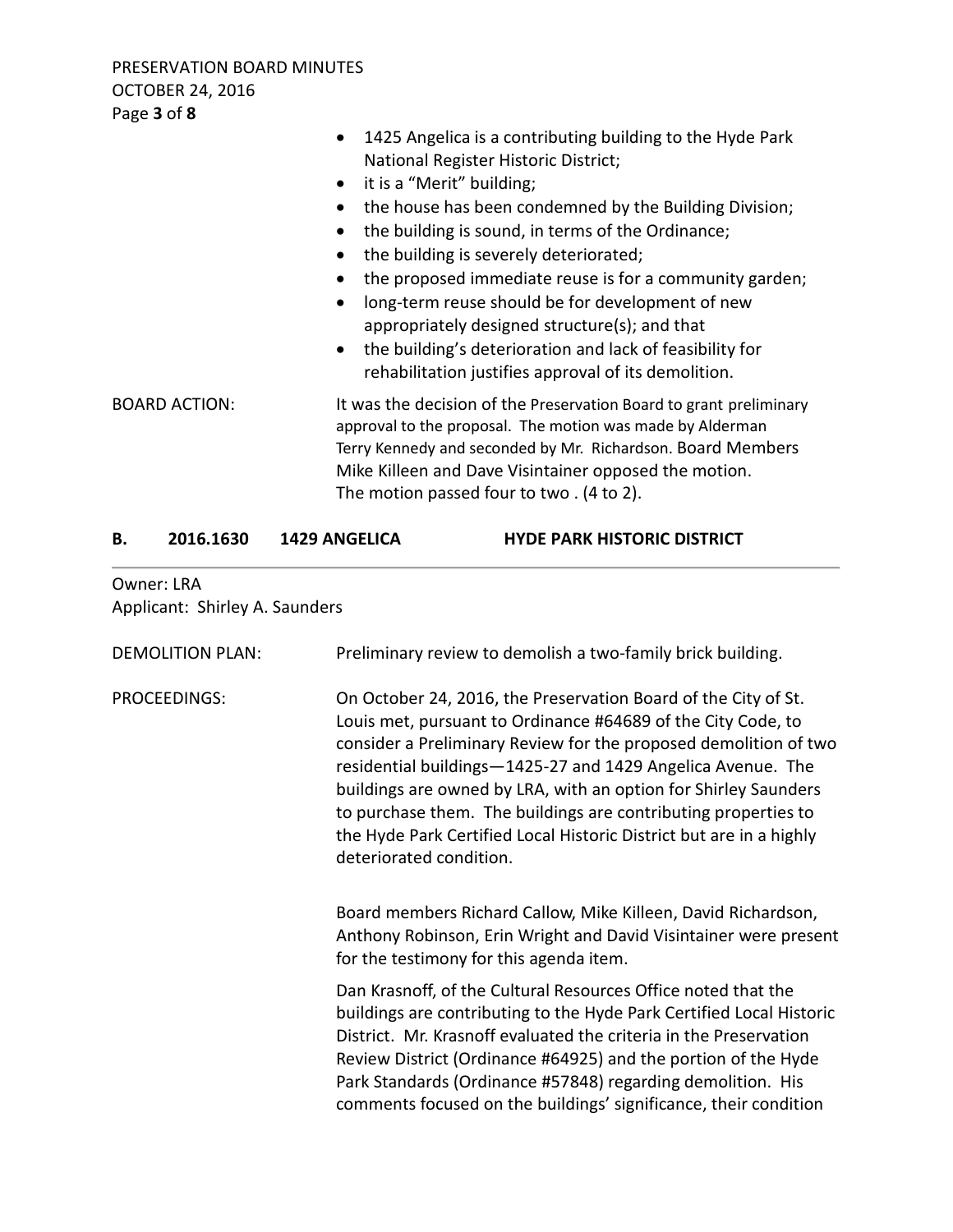## PRESERVATION BOARD MINUTES OCTOBER 24, 2016 Page **4** of **8**

and their feasibility for redevelopment. He noted unusual circumstances: the buildings' severe deterioration, their impracticality for rehabilitation and the potential that their distressed condition could hinder the continued ability of nearby rental property to attract and retain tenants. He also said that the demolition of deteriorated structures in Hyde Park must be evaluated carefully, with full attention being paid to each case.

Commissioner Killeen asked Mr. Krasnoff how this demolition would be different from many distressed buildings in the Hyde Park Historic District. Mr. Krasnoff replied that the buildings under consideration were severely deteriorated. He acknowledged that determining the best course of action regarding these buildings is difficult and that staff support for these demolitions does not represent a policy towards future demolitions in Hyde Park.

Shirley Saunders addressed the Board, stating that she is a longtime property-owner and landlord in Hyde Park. She told the Board that she values the neighborhood's historic structures, but that the condition of the buildings in question were hindering her ability to retain tenants in her rental property located immediately to the north of the buildings subject to demolition. She said she has owned the adjacent property since 1985 and she has seen their continual deterioration. Ms. Saunders said if granted demolition she would create a community garden, but would sell the property to an entity wishing to build new construction if they would compensate her for the cost to demolish the existing structures.

 Based on these preliminary findings, the Cultural Resources Office recommends that the Preservation Board grant the demolition.

FINDINGS OF FACTS: The Preservation Board found that:

- 1429 Angelica is a contributing building to the Hyde Park National Register Historic District;
- It is a "Merit" building;
- the house has been condemned by the Building Division. the building is sound, in terms of the Ordinance;
- the building is severely deteriorated;
- the proposed immediate reuse is for a community garden; long-term reuse should be for development of new, appropriately designed structure(s); and that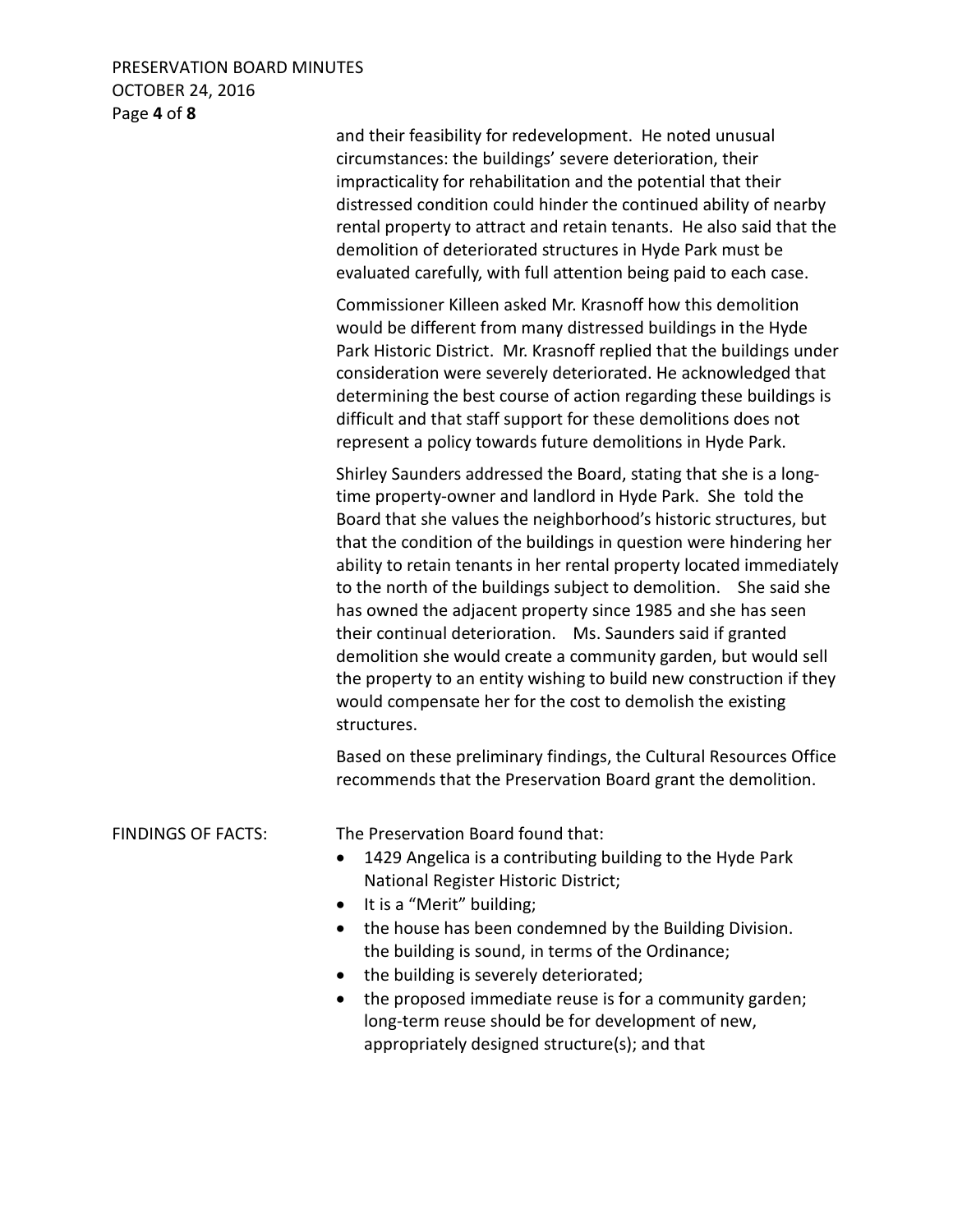PRESERVATION BOARD MINUTES OCTOBER 24, 2016 Page **5** of **8**

|                      | there is evidence to support the demolition based upon<br>$\bullet$<br>criteria "D" in ordinance in this case that there is extremely<br>limited reuse potential for the building.                                                                                                                 |
|----------------------|----------------------------------------------------------------------------------------------------------------------------------------------------------------------------------------------------------------------------------------------------------------------------------------------------|
| <b>BOARD ACTION:</b> | It was the decision of the Preservation Board to grant<br>preliminary approval to the proposal. The motion was made by<br>Board Member Terry Kennedy and seconded by Mr. Richardson.<br>Board Members Killeen and Visintainer opposed the motion.<br>The motion passed with three to two. (3 to 2) |

### **APPEALS OF DENIALS**

# **C. 2016.1381 3232 LONGFELLOW BOULEVARD COMPTON HILL HISTORIC DISTRICT**

Owner: The 5700 Property LLC – Mark Benckendorf Appellant: Compton Heights Neighborhood Association

| <b>RESIDENTIAL PLAN:</b> | Appeal of an approved building permit application of an<br>addendum for a side door installed without a permit                                                                                                                                                                                                                                                                                                                                                                                                                                                                                                                                    |
|--------------------------|---------------------------------------------------------------------------------------------------------------------------------------------------------------------------------------------------------------------------------------------------------------------------------------------------------------------------------------------------------------------------------------------------------------------------------------------------------------------------------------------------------------------------------------------------------------------------------------------------------------------------------------------------|
| PROCEEDINGS:             | On October 24, 2016, the Preservation Board of the City of St.<br>Louis met, pursuant to Ordinance #64689 of the City Code, to<br>consider an appeal of the Director's Approval of an addendum to a<br>previously issued permit for doors on the side of an addition, at<br>3232 Longfellow Boulevard in the Compton Hill Neighborhood<br>Local Historic District. The Compton Heights Betterment<br>Association submitted the appeal.<br>Board members Richard Callow, Mike Killeen, Alderman Terry<br>Kennedy, David Richardson, Anthony Robinson, Erin Wright and<br>David Visintainer were present for the testimony for this agenda<br>item. |
|                          | Andrea Gagen of the Cultural Resources Office made a<br>presentation that examined the sections of City Ordinance<br>#57702, which sets forth the standards for commercial and non-<br>residential buildings in the Compton Hill Local Historic District.                                                                                                                                                                                                                                                                                                                                                                                         |
|                          | Ms. Gagen entered into the record certified copies of Ordinances<br>#64689, as amended by #64925, and #57702; the Board agenda<br>and the PowerPoint presentation for 3232 Longfellow Boulevard<br>and the building permit application. She also relayed that<br>Alderwoman Christine Ingrassia was supporting the appeal.                                                                                                                                                                                                                                                                                                                        |
|                          | Mark Benckendorf, the owner, spoke on his own behalf.                                                                                                                                                                                                                                                                                                                                                                                                                                                                                                                                                                                             |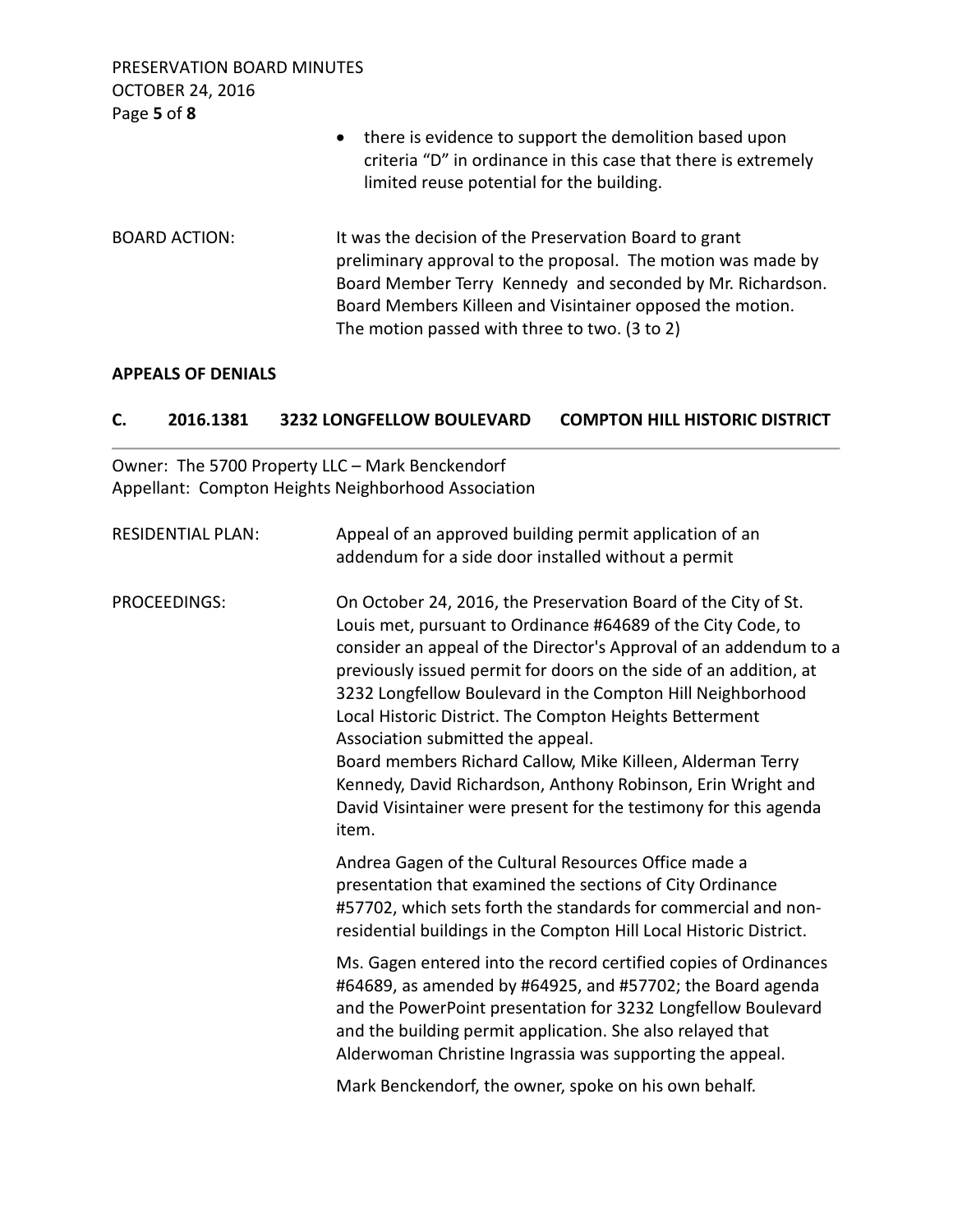PRESERVATION BOARD MINUTES OCTOBER 24, 2016 Page **6** of **8**

| Page <b>b</b> of <b>8</b> |                                                                                                                                                                                                                                                                                                                                                                                                                                                                                                             |
|---------------------------|-------------------------------------------------------------------------------------------------------------------------------------------------------------------------------------------------------------------------------------------------------------------------------------------------------------------------------------------------------------------------------------------------------------------------------------------------------------------------------------------------------------|
|                           | Robert Bruce, President of the Compton Heights Betterment<br>Association, spoke for the appellant.                                                                                                                                                                                                                                                                                                                                                                                                          |
|                           | David Weiss, a neighbor, also testified in support of the appellant.                                                                                                                                                                                                                                                                                                                                                                                                                                        |
| <b>FINDINGS OF FACTS</b>  | The Preservation Board found that:                                                                                                                                                                                                                                                                                                                                                                                                                                                                          |
|                           | • 3232 Longfellow Boulevard is located in the Compton Hill Local<br>Historic District;                                                                                                                                                                                                                                                                                                                                                                                                                      |
|                           | • the doors on the side of the new addition were installed<br>without a permit;                                                                                                                                                                                                                                                                                                                                                                                                                             |
|                           | • the owner permit application for the installed doors was<br>approved by the Cultural Resources Office; and that                                                                                                                                                                                                                                                                                                                                                                                           |
|                           | • the deed restrictions are not applicable to the new doors.                                                                                                                                                                                                                                                                                                                                                                                                                                                |
| <b>BOARD ACTION:</b>      | It was the decision of the Preservation Board to upheld the<br>Director's Approval of the building permit, as the it was<br>determined they complied with the Compton Hill Historic District<br>standards. Board Member Richardson made a motion to uphold<br>the Director's Denial of the building permit. The motion was<br>seconded by Board Member Visintainer. The motion was approved<br>by a vote of 4-3, with Board Members Erin Wright, Mike Killeen<br>and Anthony Robinson voting in opposition. |

## **D. 2016.1086 3826-28 RUSSELL BOULEVARD SHAW HISTORIC DISTRICT**

Owner/Applicant: Michael & Mary E. Bender

| <b>RESIDENTIAL PLAN:</b> | Appeal of a building permit application to retain a retaining wall<br>constructed without a permit.                                                                                                                                                                                                                                                                |
|--------------------------|--------------------------------------------------------------------------------------------------------------------------------------------------------------------------------------------------------------------------------------------------------------------------------------------------------------------------------------------------------------------|
| PROCEEDINGS:             | On October 24, 2016, the Preservation Board of the City of St.<br>Louis met, pursuant to Ordinance #64689 of the City Code, to<br>consider an appeal of the Director's Denial of a building permit<br>application to retain a retaining wall, at 3826-28 Russell Boulevard<br>in the Shaw Neighborhood Local Historic District. The owner<br>submitted the appeal. |
|                          | Board members Richard Callow, Mike Killeen, David Richardson,<br>Anthony Robinson, Erin Wright and David Visintainer were present<br>for the testimony for this agenda item.                                                                                                                                                                                       |
|                          | Andrea Gagen of the Cultural Resources Office made a<br>presentation that examined the sections of City Ordinance                                                                                                                                                                                                                                                  |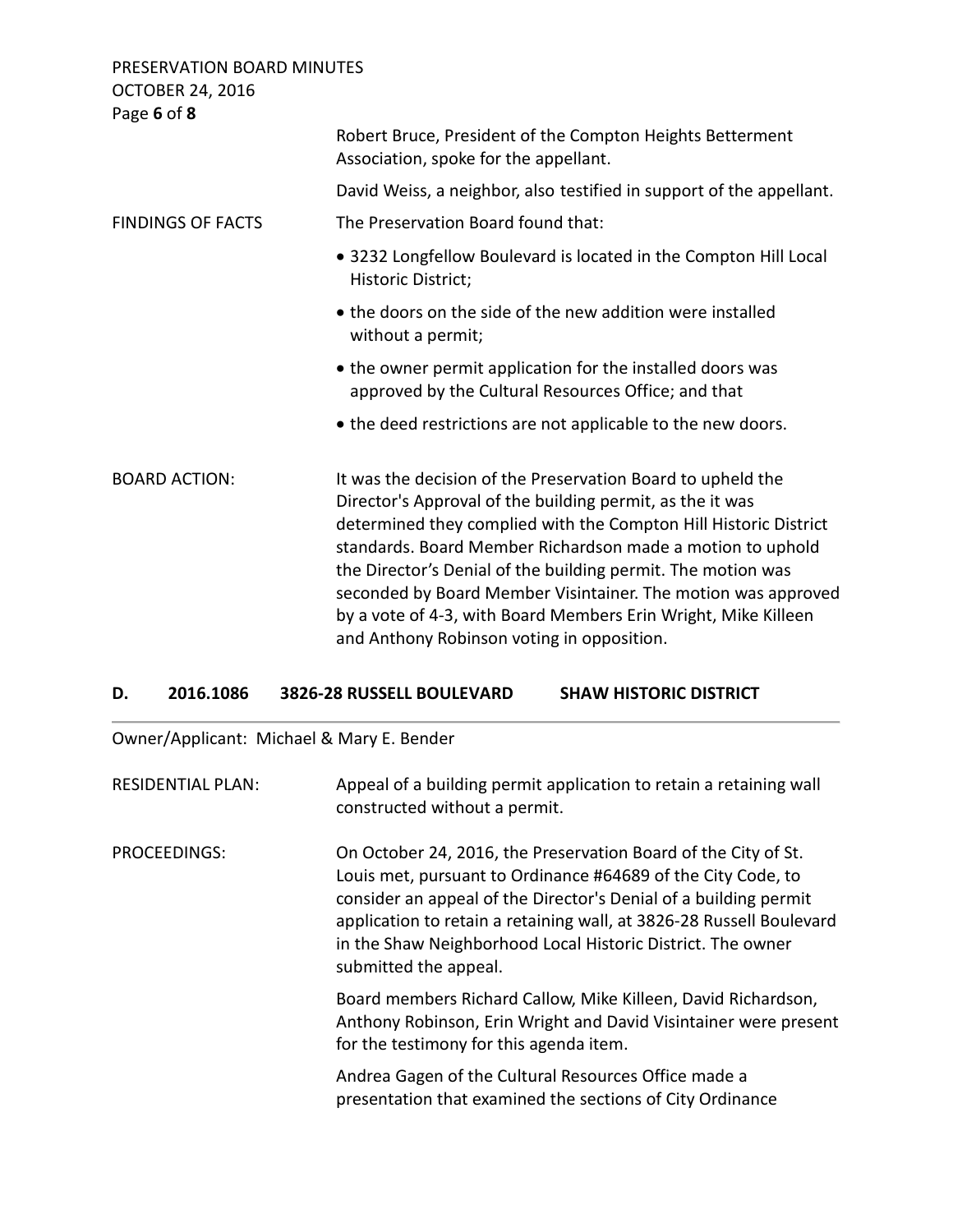PRESERVATION BOARD MINUTES OCTOBER 24, 2016 Page **7** of **8**

| #59400, which sets forth the standards for commercial and non-<br>residential buildings in the Shaw Neighborhood Local Historic<br>District.                                                                                                                                                                                                                                                                                                                                                                                       |
|------------------------------------------------------------------------------------------------------------------------------------------------------------------------------------------------------------------------------------------------------------------------------------------------------------------------------------------------------------------------------------------------------------------------------------------------------------------------------------------------------------------------------------|
| Ms. Gagen entered into the record certified copies of Ordinances<br>#64689, as amended by #64925, and #59400; the Board agenda<br>and the PowerPoint presentation for 3626-28 Russell Boulevard;<br>and the building permit application.                                                                                                                                                                                                                                                                                           |
| Michael Bender, the owner, spoke on his own behalf.                                                                                                                                                                                                                                                                                                                                                                                                                                                                                |
| Ron Mueller, a neighbor, also spoke in support of the owner.                                                                                                                                                                                                                                                                                                                                                                                                                                                                       |
| The Preservation Board found that:<br>· 3826-28 Russell Boulevard is located in the Shaw Neighborhood<br>Local Historic District;                                                                                                                                                                                                                                                                                                                                                                                                  |
| . the concrete block wall was installed without a Cultural<br>Resources-only permit;                                                                                                                                                                                                                                                                                                                                                                                                                                               |
| • no walls, enclosures or yard dividers may be constructed in<br>front of the building line under the Shaw Historic District<br>standards;                                                                                                                                                                                                                                                                                                                                                                                         |
| • concrete block is not an approved material; and that                                                                                                                                                                                                                                                                                                                                                                                                                                                                             |
| • the building at 3826-28 Russell is not a contributing<br>building to the Shaw Neighborhood Historic District.                                                                                                                                                                                                                                                                                                                                                                                                                    |
| It was the decision of the Preservation Board to overturn the<br>Director's Denial of the building permit, as the building is a non-<br>contributing structure to the Shaw Neighborhood Historic District.<br>The motion was made by Board Member Anthony Robinson<br>and seconded by Mr. Visintainer for discussion purposes. The<br>motion failed. Board Member David Richardson then made<br>another motion to overturn the Director's Denial, which was<br>seconded by Board Member Killeen. The motion passed<br>unanimously. |
|                                                                                                                                                                                                                                                                                                                                                                                                                                                                                                                                    |

# **SPECIAL AGENDA ITEMS**

Nominations to the National Register of Historic Places

| E.      | 138 <sup>th</sup> Infantry Missouri National Guard Armory - 3660 Market Street                                                        |
|---------|---------------------------------------------------------------------------------------------------------------------------------------|
| ACTION: | It was the decision of the Preservation Board to direct the staff to<br>prepare a report for the Missouri State Historic Preservation |